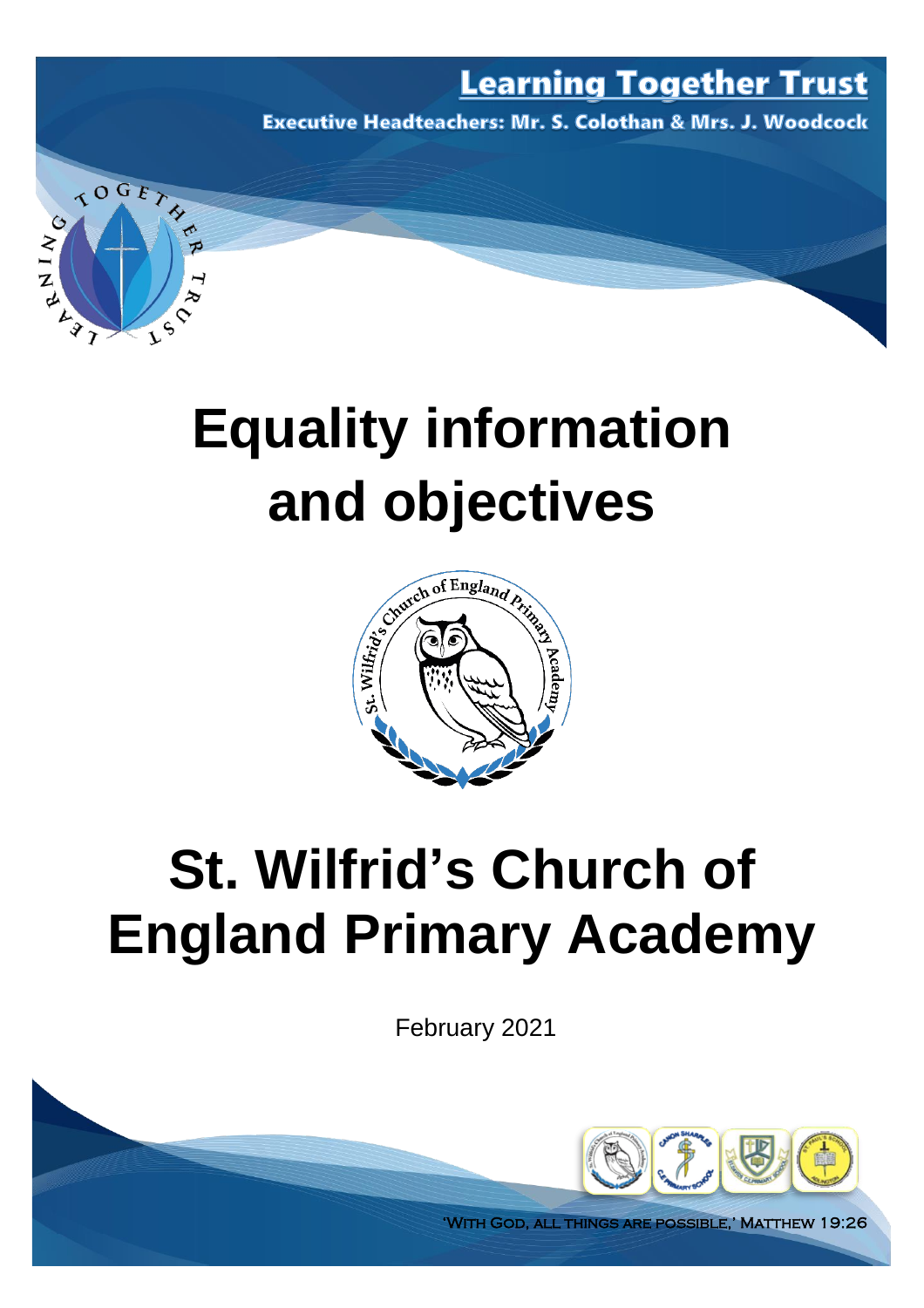#### **Contents**

<span id="page-1-0"></span>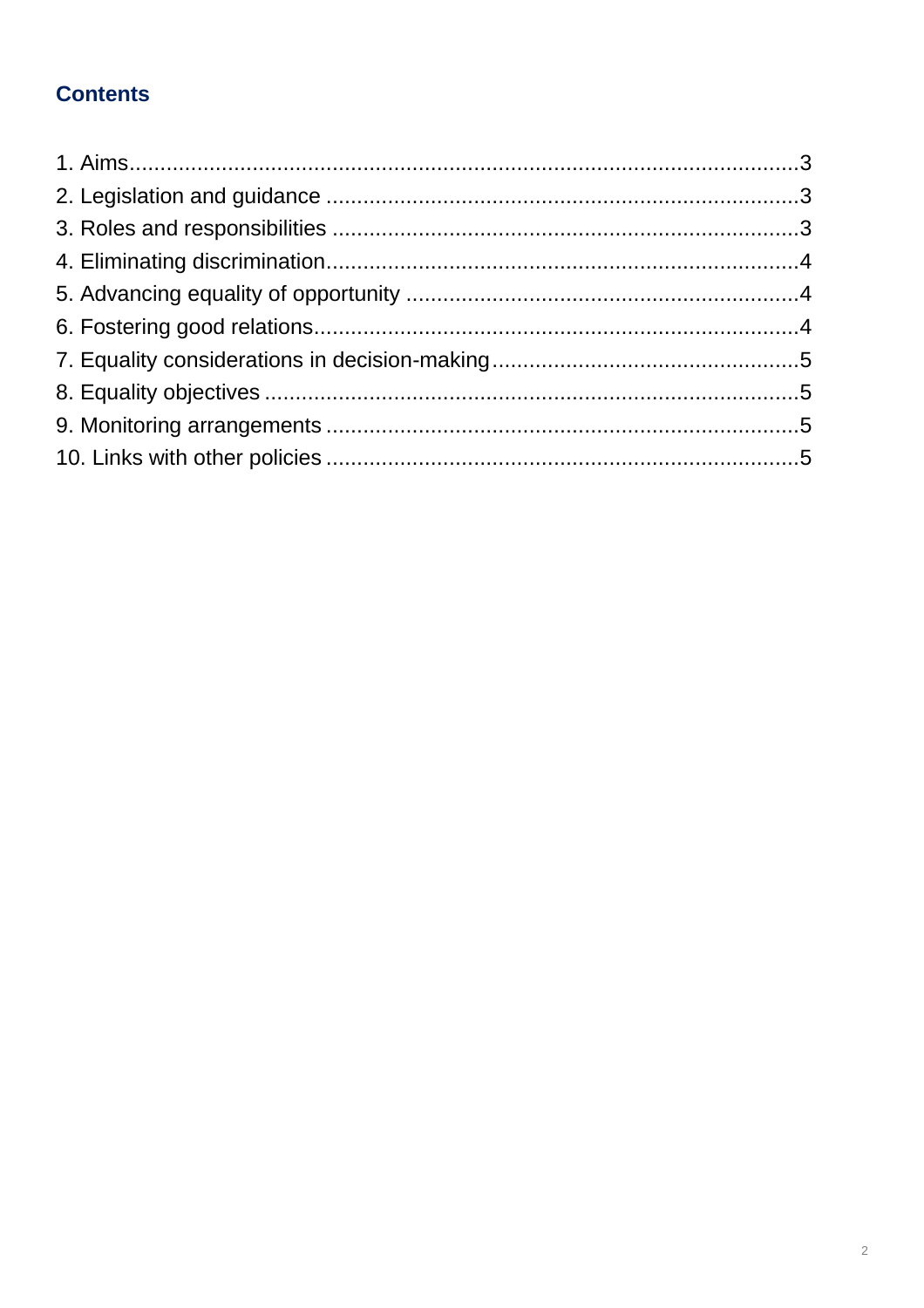#### **1. Aims**

Our Trust aims to meet its obligations under the public sector equality duty by having due regard to the need to:

- Eliminate discrimination and other conduct that is prohibited by the Equality Act 2010
- Advance equality of opportunity between people who share a protected characteristic and people who do not share it
- Foster good relations across all characteristics between people who share a protected characteristic and people who do not share it

#### <span id="page-2-0"></span>**2. Legislation and guidance**

This document meets the requirements under the following legislation:

- [The Equality Act 2010,](http://www.legislation.gov.uk/ukpga/2010/15/contents) which introduced the public sector equality duty and protects people from discrimination
- [The Equality Act 2010 \(Specific Duties\) Regulations 2011,](http://www.legislation.gov.uk/uksi/2011/2260/contents/made) which require schools to publish information to demonstrate how they are complying with the public sector equality duty and to publish equality objectives

This document is also based on Department for Education (DfE) guidance: [The Equality Act 2010 and schools.](https://www.gov.uk/government/publications/equality-act-2010-advice-for-schools) 

This document also complies with our funding agreement and articles of association.

#### <span id="page-2-1"></span>**3. Roles and responsibilities**

The Trust Board will:

- Ensure that the equality information and objectives as set out in this statement are published and communicated throughout the schools, including to staff, pupils and parents
- Ensure that the published equality information is updated at least every year, and that the objectives are reviewed and updated at least every 4 years
- Delegate responsibility for monitoring the achievement of the objectives on a daily basis to the headteacher

The equality link Director is Chair of the Board, Rev'd Canon Andrew Holliday. They will:

- Meet with the designated member of staff for equality every term, and other relevant staff members, to discuss any issues and how these are being addressed
- Ensure they're familiar with all relevant legislation and the contents of this document
- Attend appropriate equality and diversity training
- > Report back to the full Trust board regarding any issues
- The headteacher will:
	- Promote knowledge and understanding of the equality objectives amongst staff and pupils
	- Monitor success in achieving the objectives and report back to Directors

All Trust staff are expected to have regard to this document and to work to achieve the objectives as set out in section 8.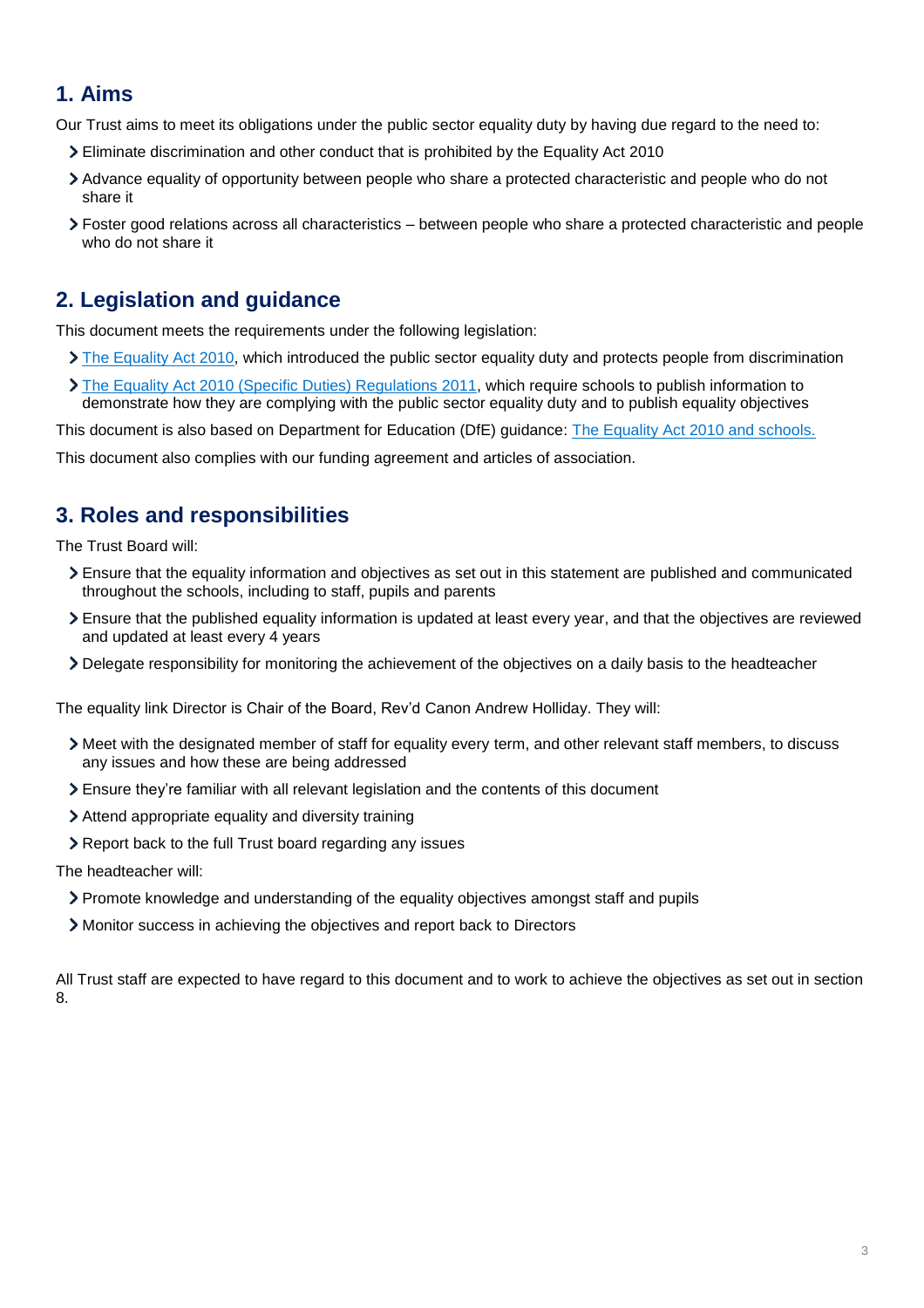#### <span id="page-3-0"></span>**4. Eliminating discrimination**

The Trust is aware of its obligations under the Equality Act 2010 and complies with non-discrimination provisions.

Where relevant, our policies include reference to the importance of avoiding discrimination and other prohibited conduct.

Staff and Directors are regularly reminded of their responsibilities under the Equality Act, for example during meetings. Where this has been discussed during a meeting it is recorded in the meeting minutes.

New staff receive training on the Equality Act as part of their induction, and all staff receive appropriate training.

The Trust has a designated member of staff for monitoring equality issues, and an equality link Director. They regularly liaise regarding any issues and make senior leaders and Directors aware of these as appropriate.

#### <span id="page-3-1"></span>**5. Advancing equality of opportunity**

As set out in the DfE guidance on the Equality Act, the Trust aims to advance equality of opportunity by:

- Removing or minimising disadvantages suffered by people which are connected to a particular characteristic they have (e.g. pupils with disabilities, or gay pupils who are being subjected to homophobic bullying)
- Taking steps to meet the particular needs of people who have a particular characteristic (e.g. enabling Muslim pupils to pray at prescribed times)
- Encouraging people who have a particular characteristic to participate fully in any activities (e.g. encouraging all pupils to be involved in the full range of school societies)

In fulfilling this aspect of the duty, the Trust will:

- Publish attainment data each academic year showing how pupils with different characteristics are performing
- Analyse the above data to determine strengths and areas for improvement, implement actions in response and publish this information
- Make evidence available identifying improvements for specific groups (e.g. declines in incidents of homophobic or transphobic bullying)
- Publish further data about any issues associated with particular protected characteristics, identifying any issues which could affect our own pupils

#### <span id="page-3-2"></span>**6. Fostering good relations**

The Trust aims to foster good relations between those who share a protected characteristic and those who do not share it by:

- Promoting tolerance, friendship and understanding of a range of religions and cultures through different aspects of our curriculum. This includes teaching in RE, citizenship and personal, social, health and economic (PSHE) education, but also activities in other curriculum areas. For example, as part of teaching and learning in English/reading, pupils will be introduced to literature from a range of cultures
- Holding assemblies or workshops dealing with relevant issues. Pupils will be encouraged to take a lead in such assemblies or workshops and we will also invite external speakers to contribute
- Working with our local community. This includes inviting leaders of local faith groups to speak at assemblies, and organising school trips and activities based around the local community
- Encouraging and implementing initiatives to deal with tensions between different groups of pupils within the school. For example, our school councils have representatives from different year groups and is formed of pupils from a range of backgrounds. All pupils are encouraged to participate in the schools' activities, such as sports clubs. We also work with parents to promote knowledge and understanding of different cultures
- <span id="page-3-3"></span>We have developed links with people and groups who have specialist knowledge about particular characteristics, which helps inform and develop our approach